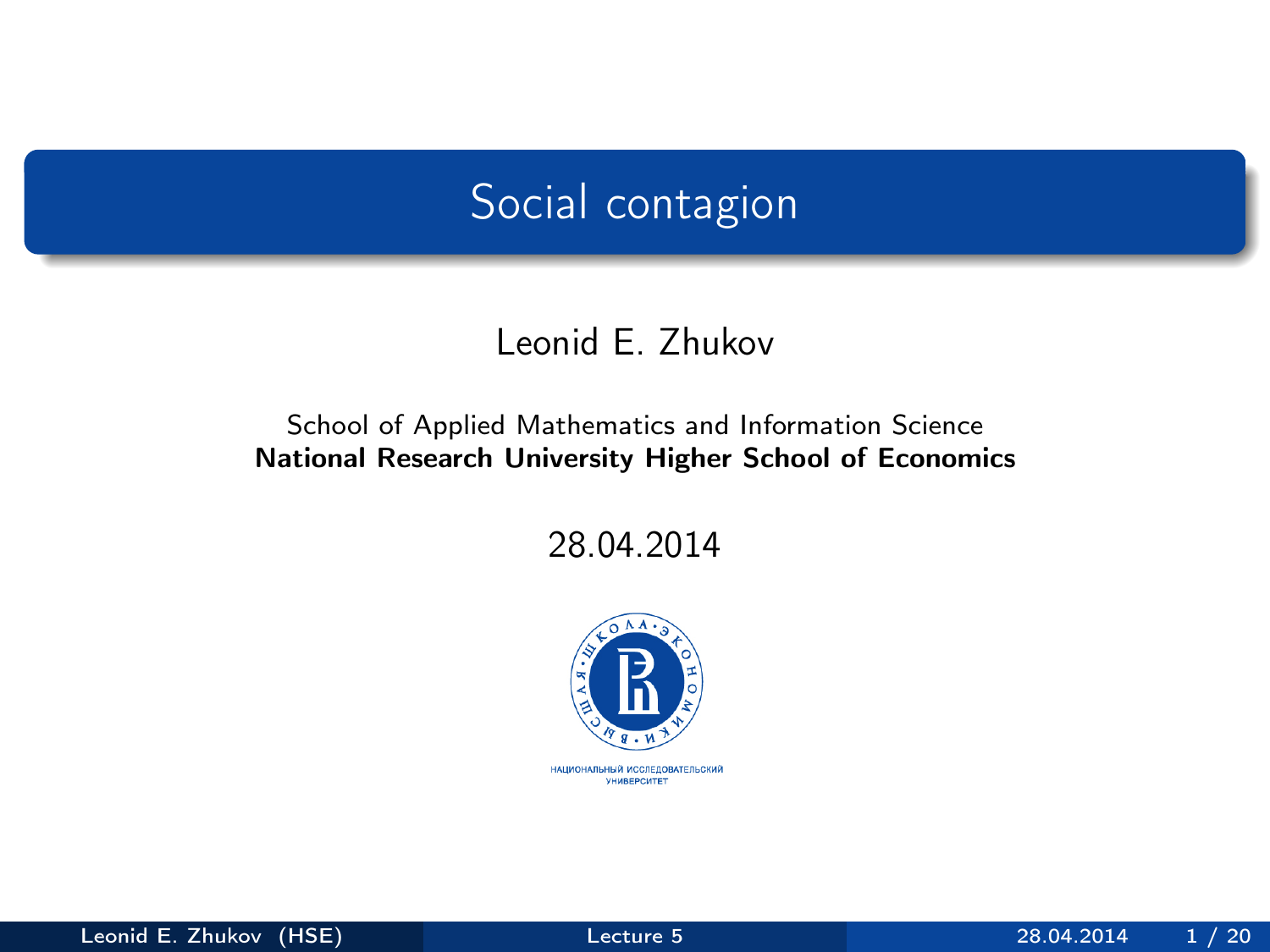### • Diffusion of innovation - Threshold model:

- Adoption of innovations
- Joing a protest group
- Making a purchase (?)
- Social diffusion Independent cascade model:
	- News propagation
	- Retweets, mentions, email forwarding
	- Recommendations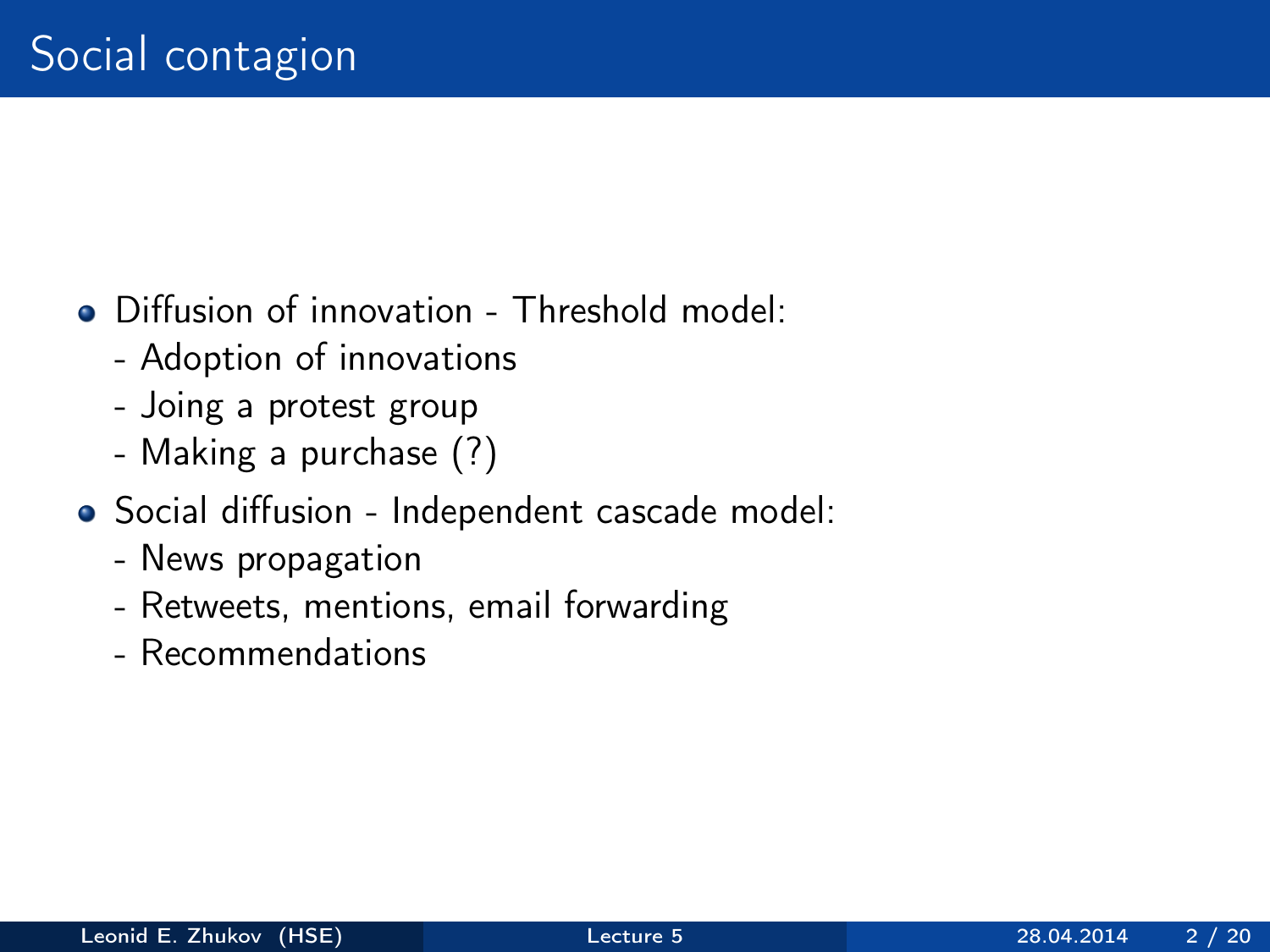Influence response: diminishing returns and critical mass (threshold)



 $P(n) = 1 - (1 - p)^n$   $P(b) = \delta(b > b_0)$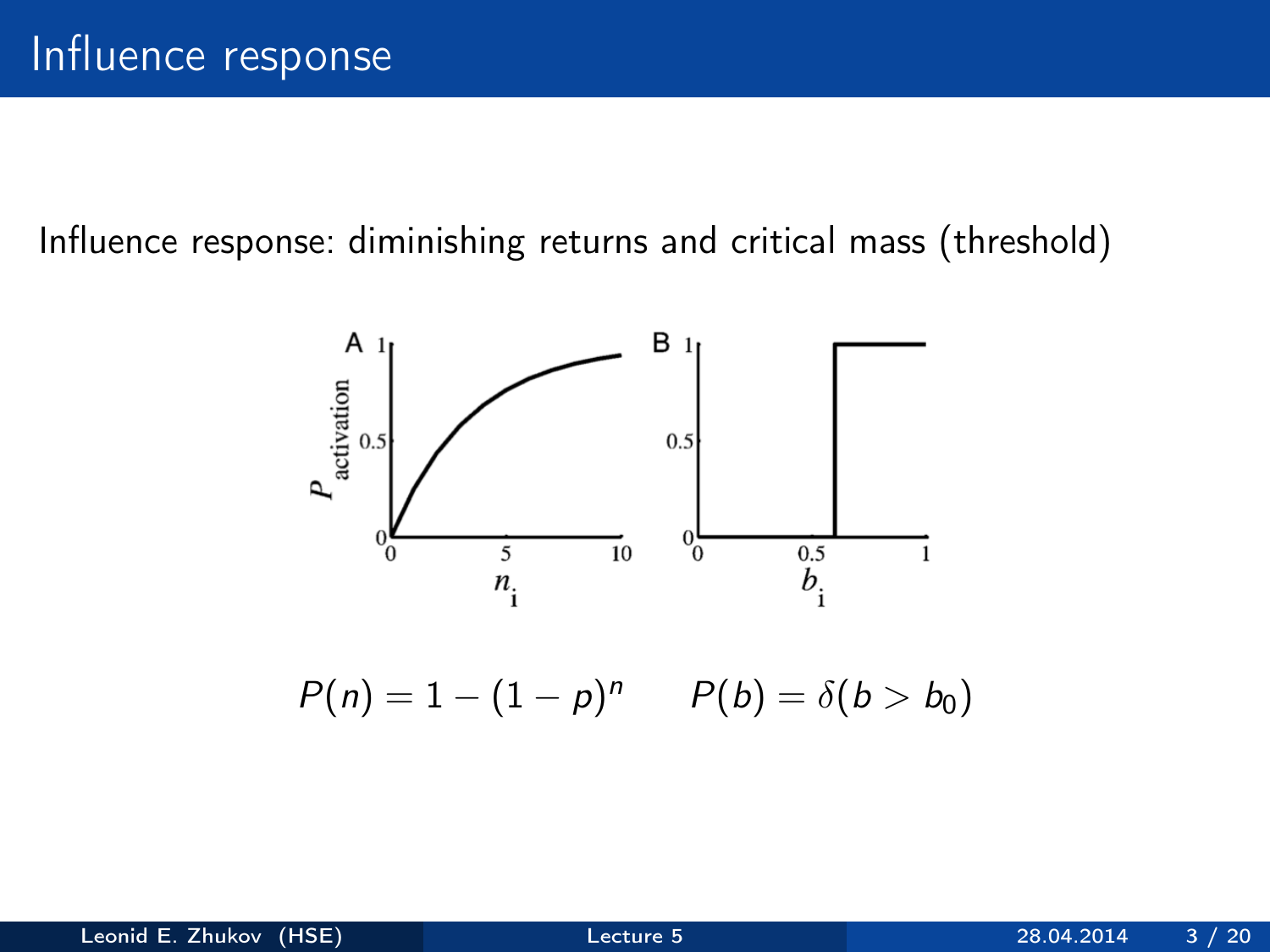# Threshold model

Network coordination game, direct-benefit effect



Node v to make decision A or B,  $p$  - portion of type A neighbors to accept A:

$$
a \cdot p \cdot d > b \cdot (1 - p) \cdot d
$$

$$
p \ge b/(a + b)
$$

Thresholod:

$$
q=\frac{b}{a+b}
$$

 $\overline{a}$ 

Accept new behavior A when  $p > q$ 

Leonid E. Zhukov (HSE) [Lecture 5](#page-0-0) 28.04.2014 4 / 20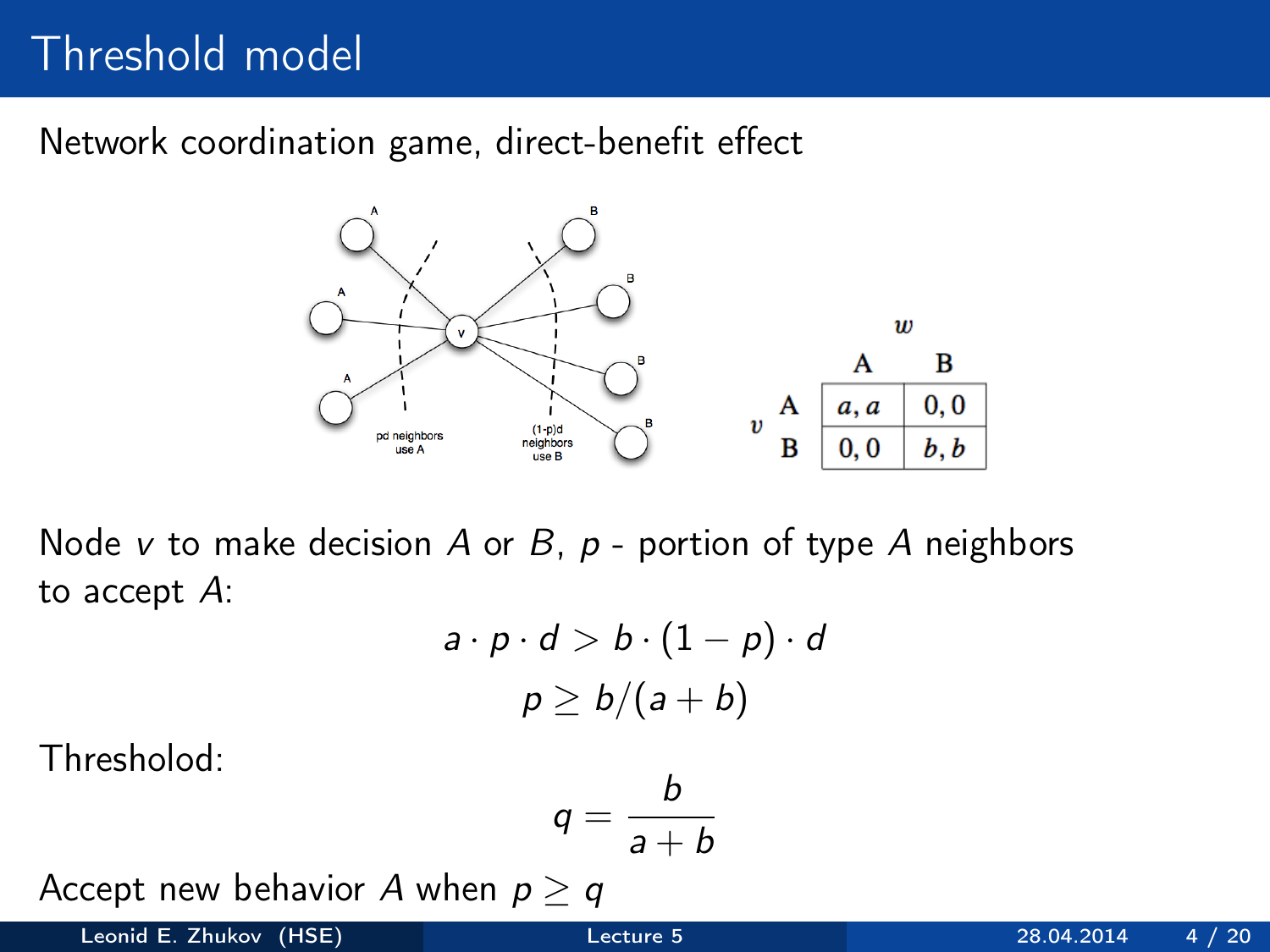# Cascade propagation

Cascade - sequence of changes of behavior, "chain reaction"



- Let  $a = 3$ ,  $b = 2$ , threshold  $q = 2/(2 + 3) = 2/5$
- Start from nodes 7,8:  $1/3 < 2/5 < 2/3$
- Cascade size number of nodes that changed the behavior
- Complete cascade when every node changes the behavior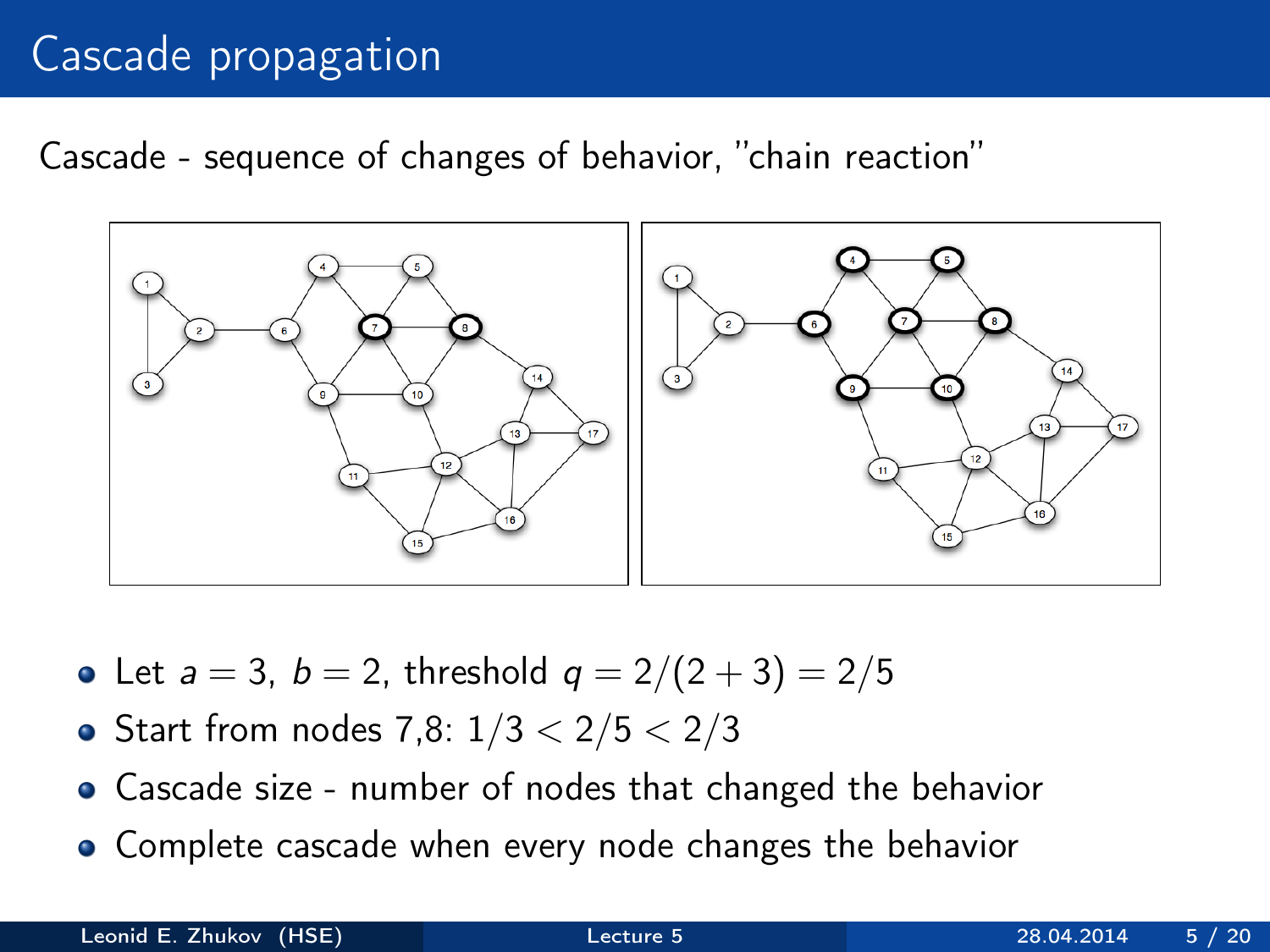### Cascades and clusters

Group of nodes form a cluster of density  $\rho$  if every node in the set has at least fraction  $\rho$  of its neighbors in the set



- If the network contains a claster with density  $\rho > 1 q$ , then the cluster will block the propagation of cascade anf there will be no complete cascade
- For cascade to get into cluster  $q \leq 1 \rho$ .
- Adoption threshold to get into the left cluster  $q = 2/5$ , the right cluster  $q = 1/3$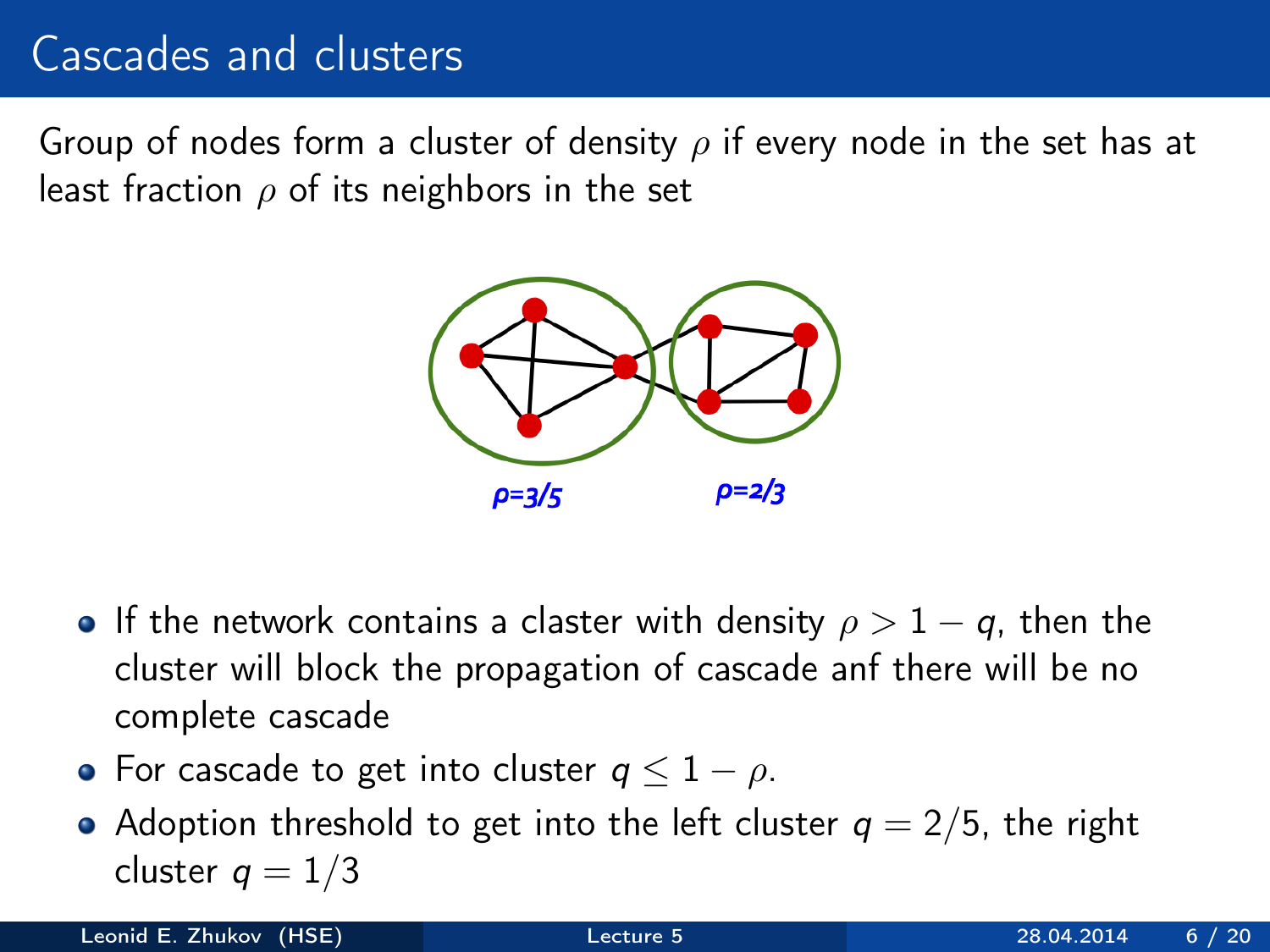## Cascades capacity

- Cascade capacity the largest threshold  $q_{\infty} = \max b/(a + b)$  at which small set of initial adopters can cause a complete cascade?
- Finite set of initial nodes on an infinte network





 $q_{\infty} = 1/2$   $q_{\infty} = 3/8$ 

- With smaller  $q < q_{\infty}$  cascade spreads faster
- For  $q < 1/2$ ,  $a > b$ ; for  $q < 3/8$ ,  $a > 5/3b$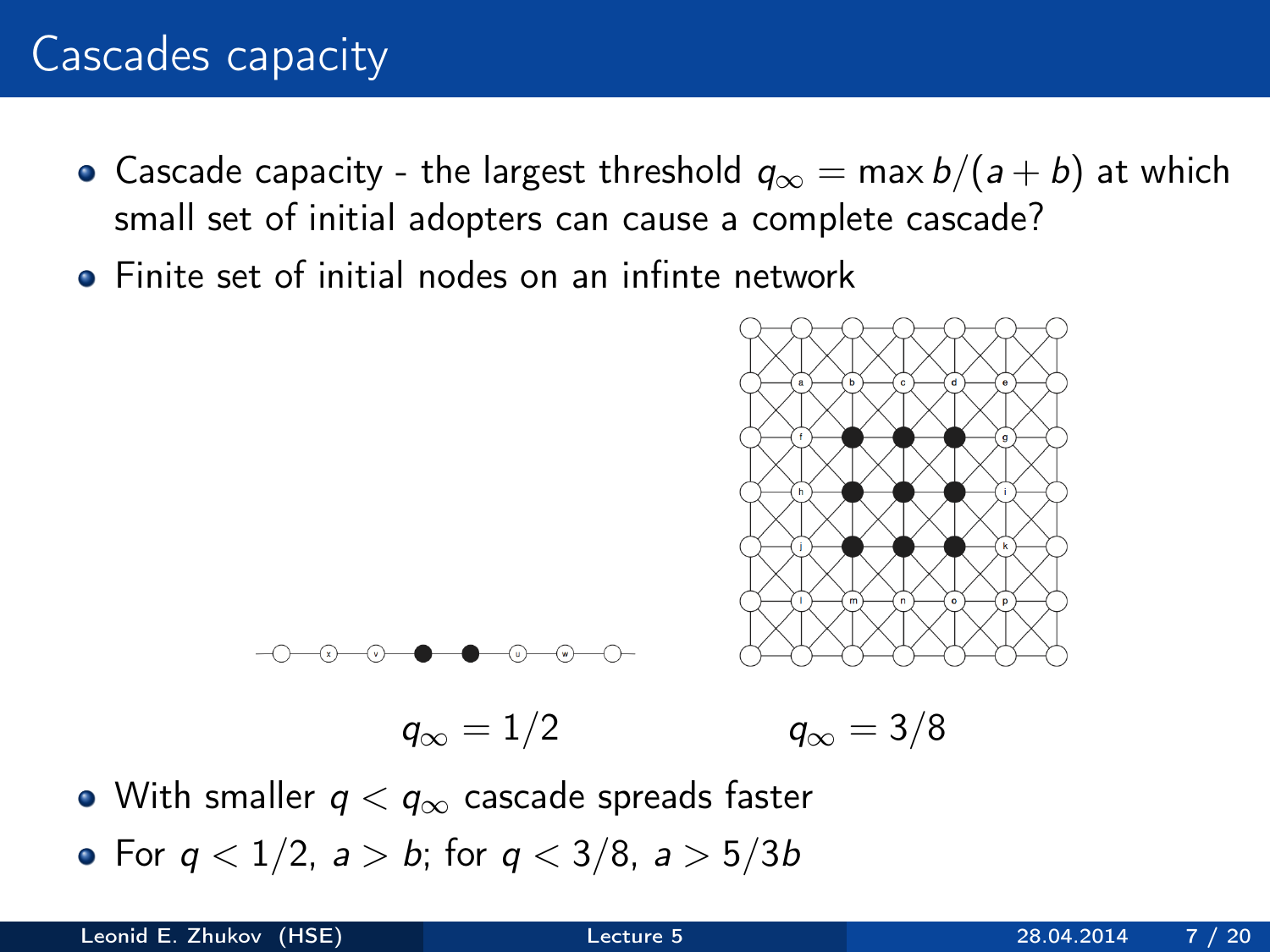# Cascade capacity

- The bigger the cascade capacity  $q_{\infty}$ , the easier cascade spreads on network
- $\bullet$  If  $q_{\infty}$  > 1/2 exists, then  $a < b$  can cause a complete cascade, i.e. inferior technology could displace superior with a small set of initial adoptors
- Claim: There is no nework with cascade capacity  $q_{\infty} > 1/2$



Shrinking interface: since  $p > q_{\infty} > 1/2$ , there are more connections inside interface then outside on every step, moving in decreases interface size

Leonid E. Zhukov (HSE) [Lecture 5](#page-0-0) 28.04.2014 8 / 20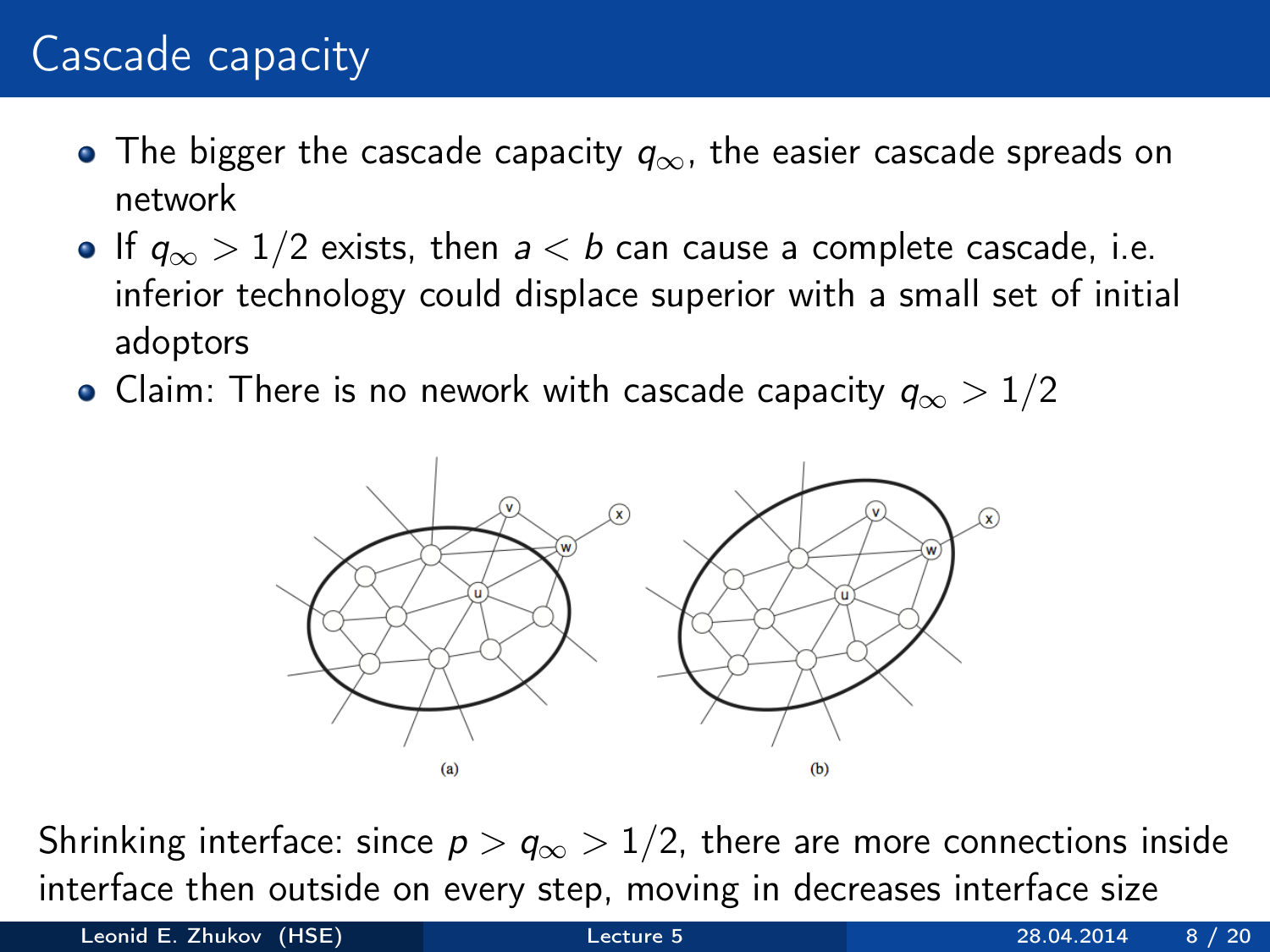#### Ryan-Gross study of hybrid seed corn delayed adoption (after first exposure)



Ryan and Gross, 1943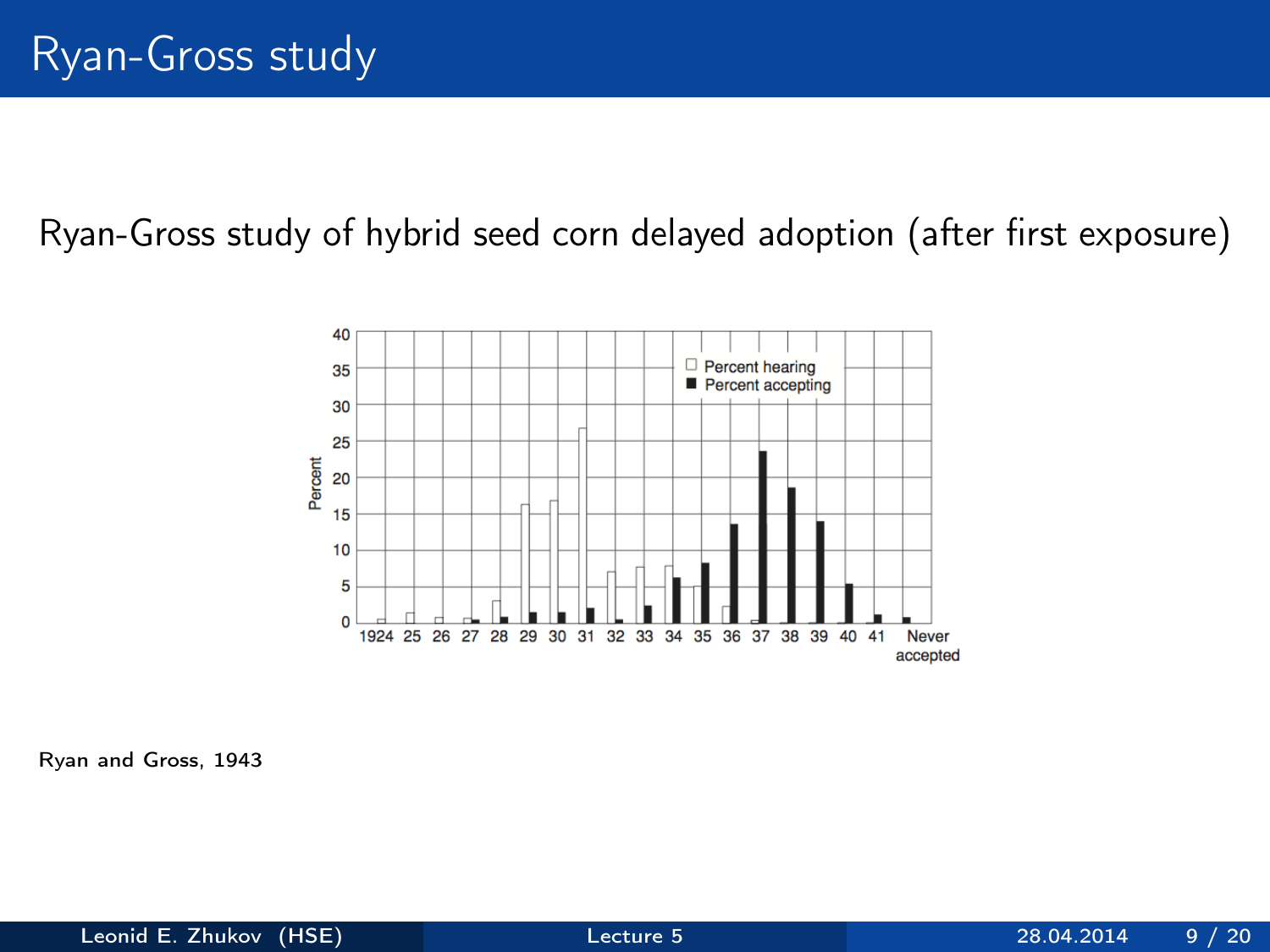- Initial set of active nodes  $S_0$
- Discrete time steps
- $\bullet$  On every step an active node v can activate connected neighbour w with a probability  $p_{v,w}$  (single chance)
- $\bullet$  If v succeeds, w becomes active on the next time step
- Process runs until no more activations possible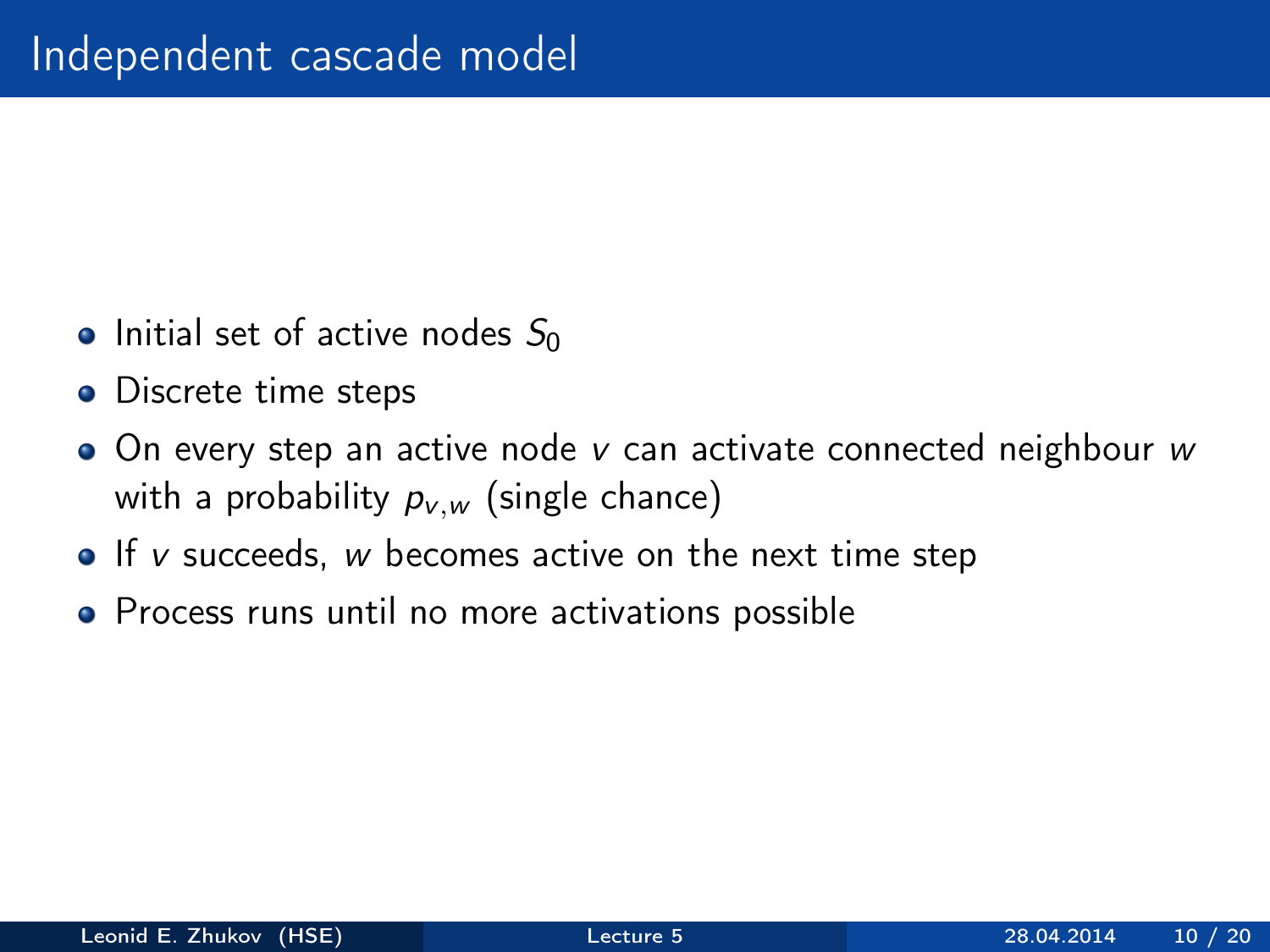#### 10 mln members, joining groups



Backstrom, 2006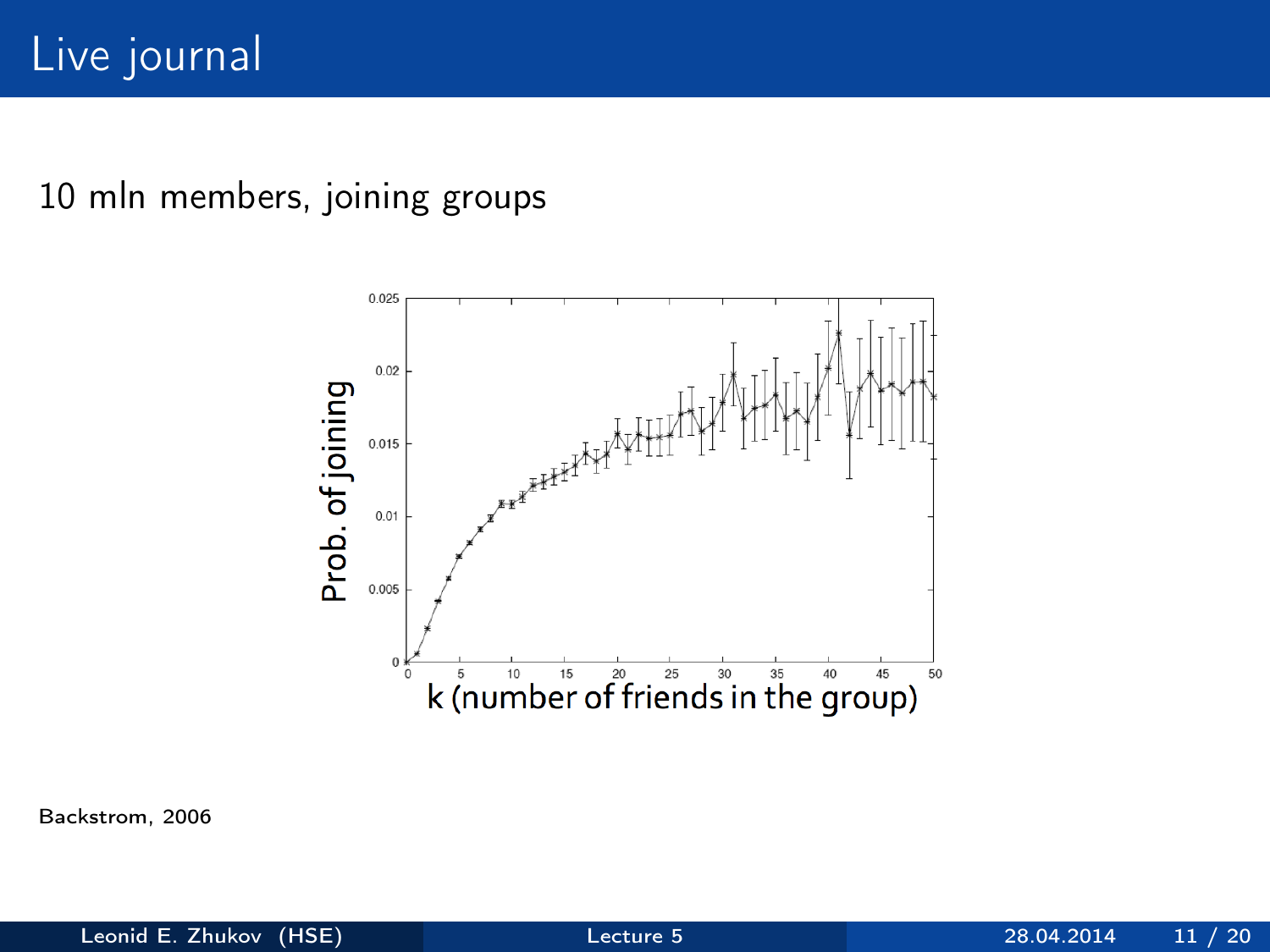### Online recommendation network

- Large on-line retailer. After purchase one could send recommendation to a friend, both receive discount/referral credit
- 15 mln recommendations, 3 mln users



Leskovec et al, 2006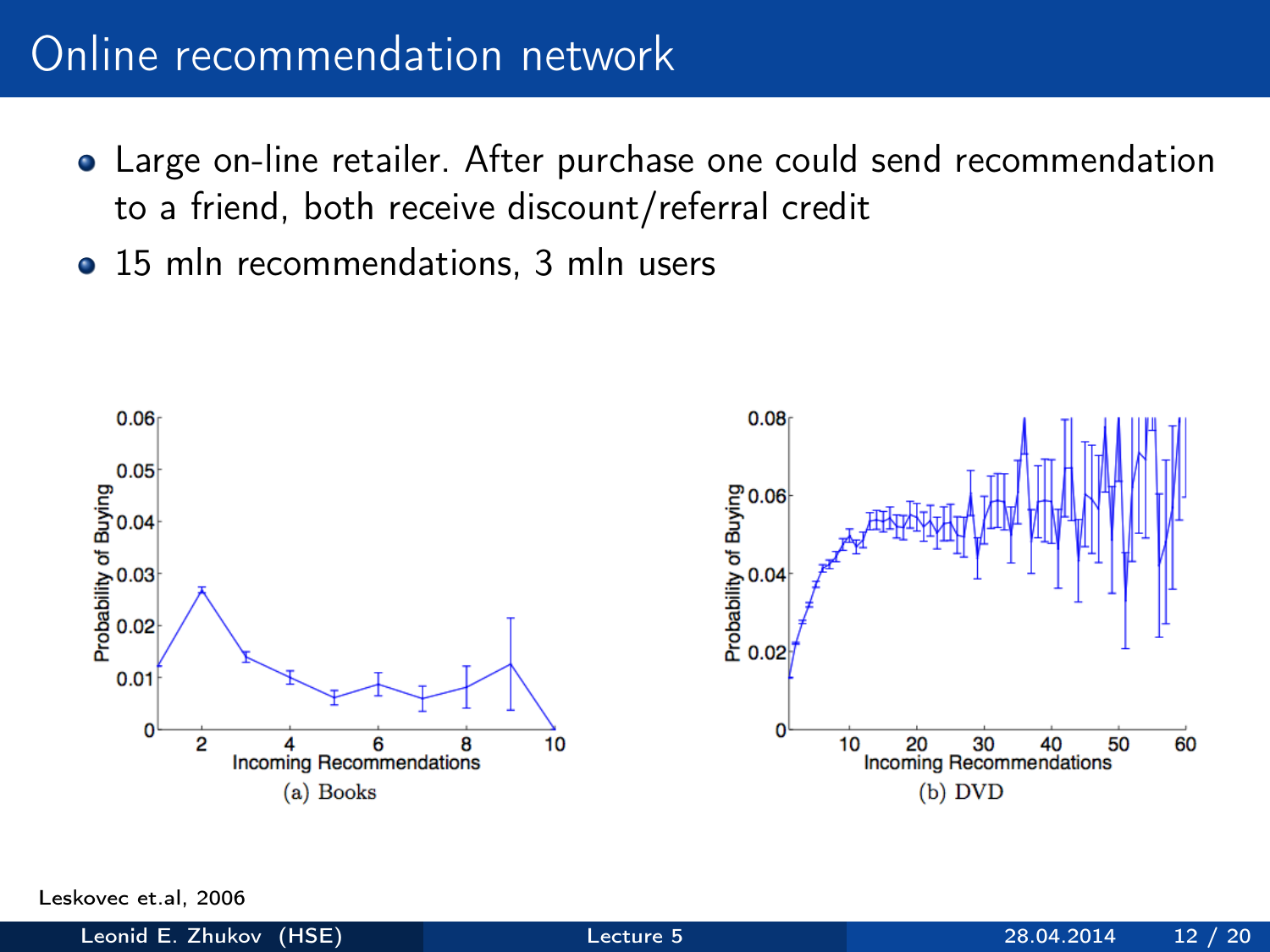### Online recommendation network



Leskovec et.al, 2006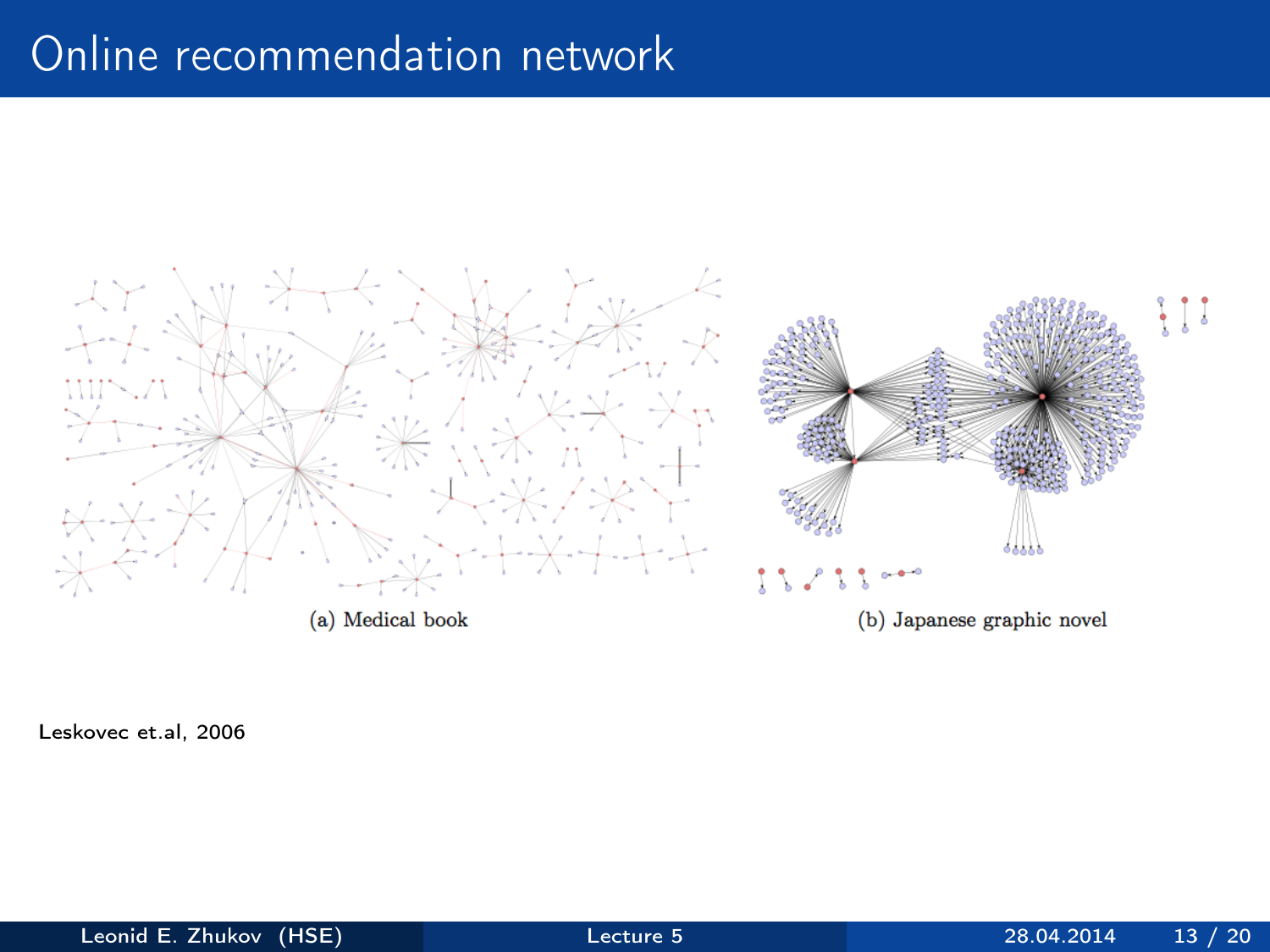### Online recommendation network

Most frequent subgraphs in cascade (network motifs)



Leskovec et.al, 2006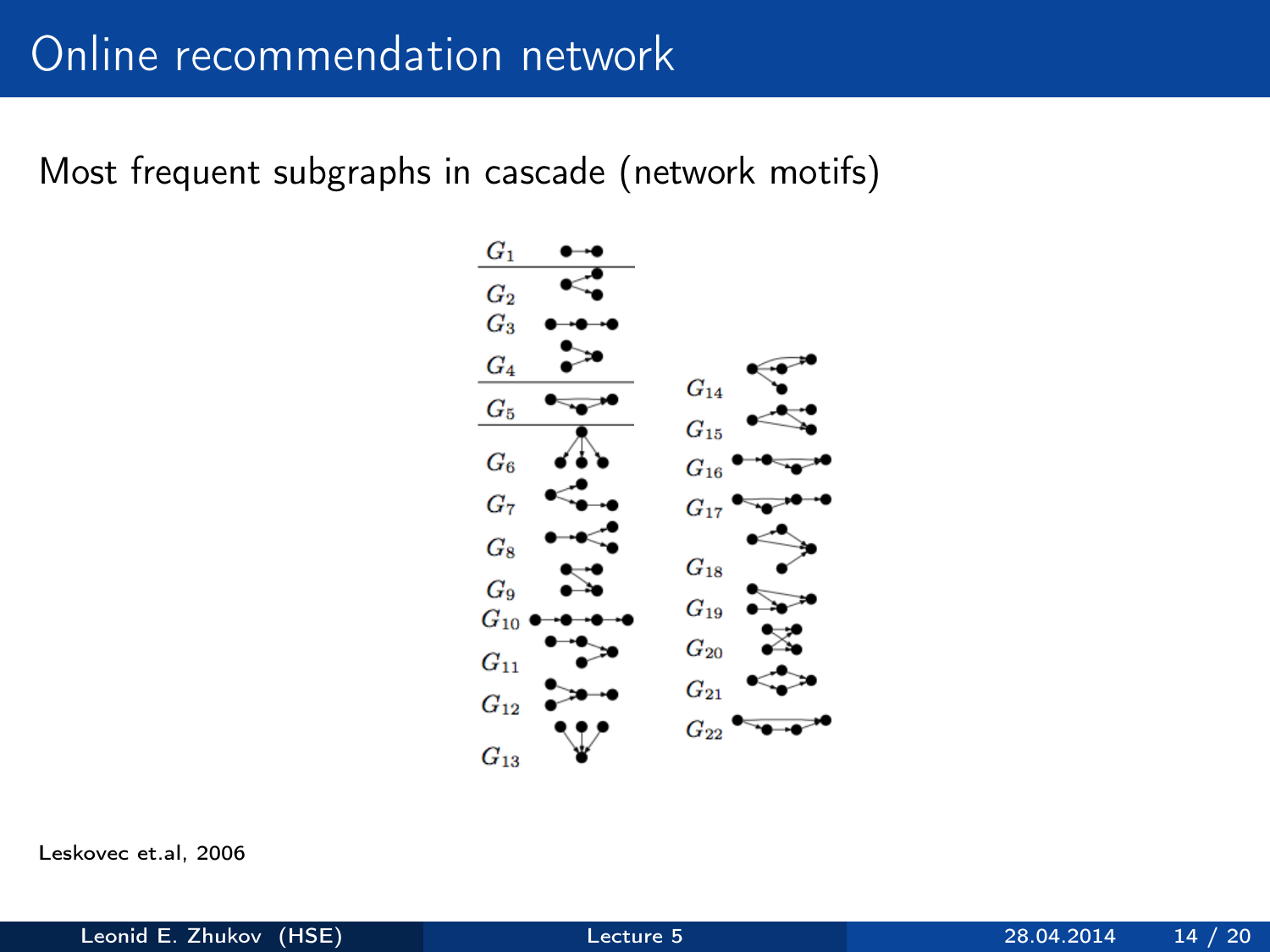### Online newsletter experiment

- $\bullet$  Online email newsletter  $+$  reward for recommending it
- 7,000 seed, 30,000 total recipients, around 7,000 cascades, size form 2 nodes to 146 nodes, max depth 8 steps
- on average  $k = 2.96$ , infection probability  $p = 0.00879$
- Suprisingly: no loops, triangles, closed paths



Iribarren et al, 2009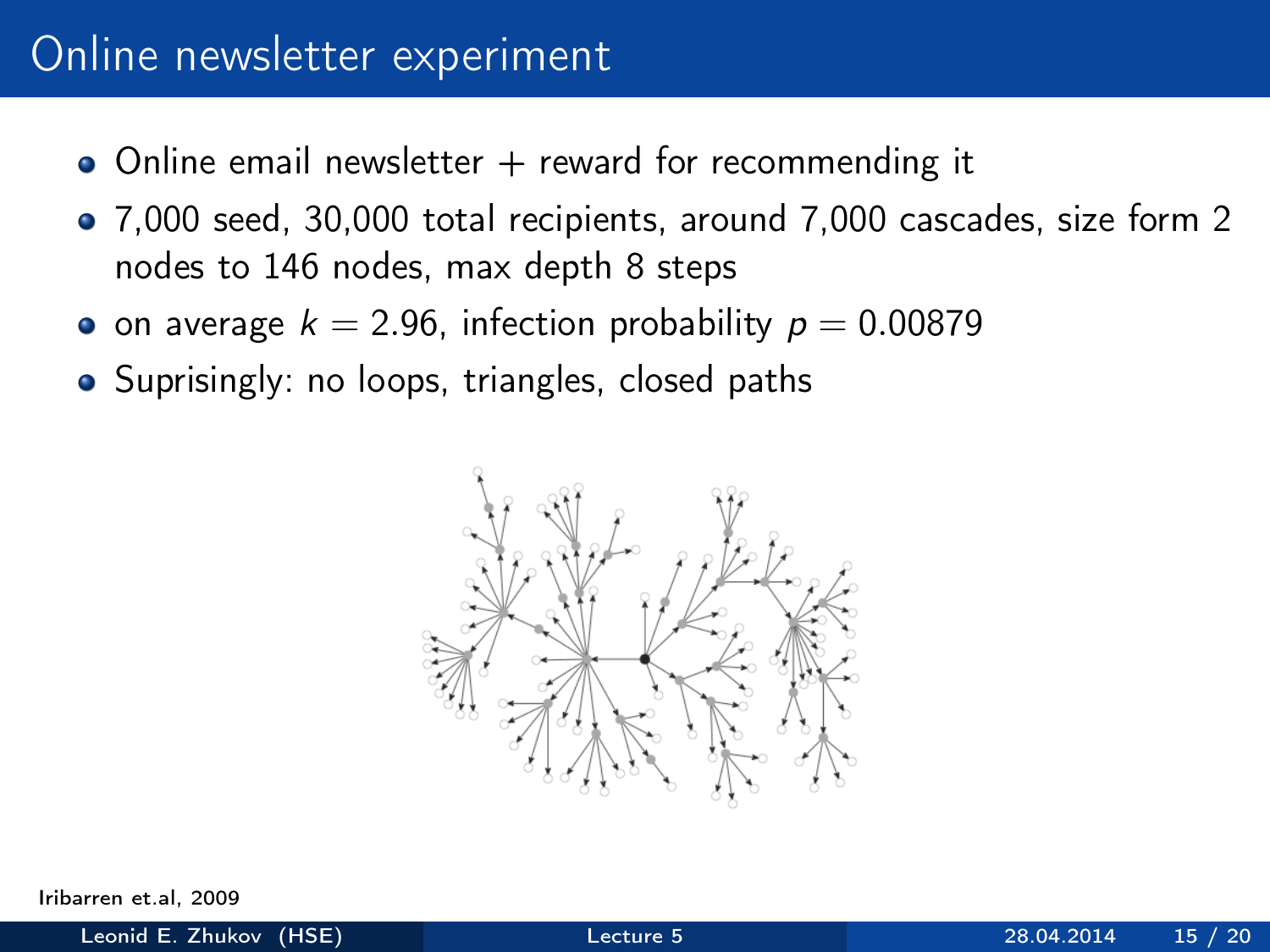# Cascade - branching process



Leonid E. Zhukov (HSE) [Lecture 5](#page-0-0) 28.04.2014 16 / 20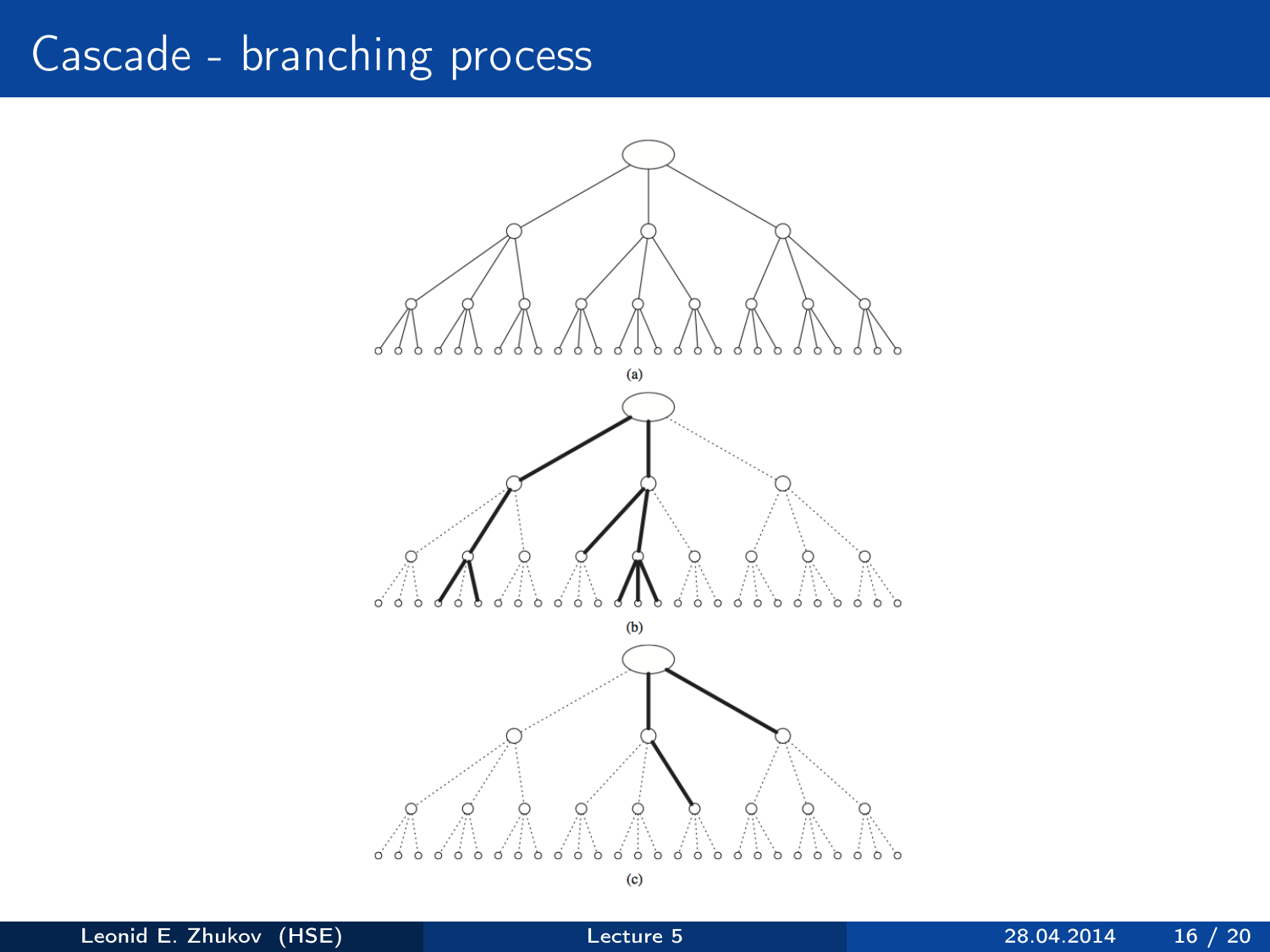## **Branching process**

Branching process:

- **e** each node has k neighbours, transmits "infection" with probability  $p$
- let  $q_n$  probability that infection persits n steps (levels of the tree)
- $pq_{n-1}$  probability that spreads through first contact and then survives  $n - 1$  levels
- $(1-\rho q_{n-1})^k$  probability that will not spread through any of the nodes

$$
1-q_n=(1-pq_{n-1})^k
$$

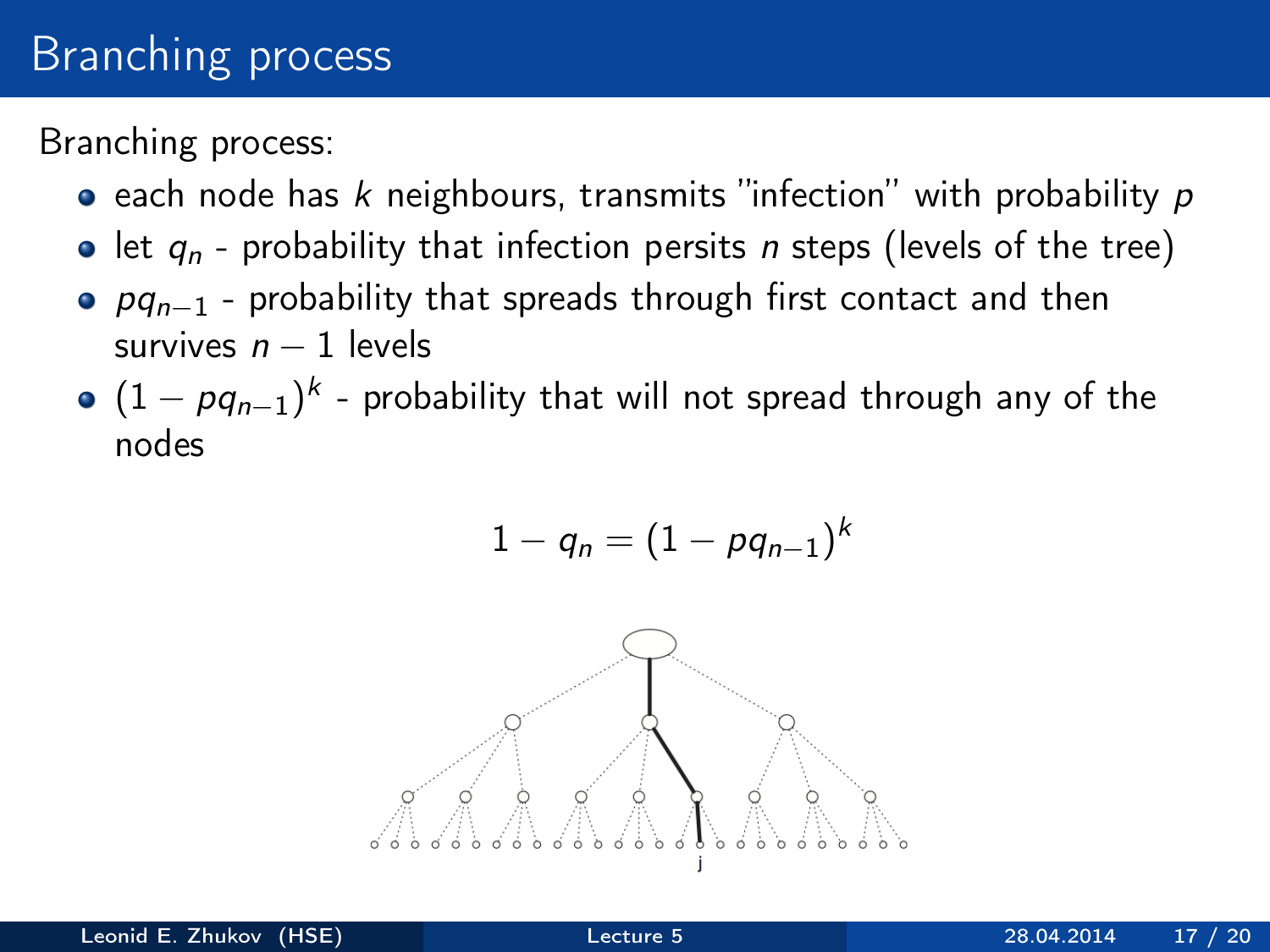## Branching process

limiting probability  $q^* = \lim_{n \to \infty} q_n$ 

$$
q^*=1-(1-\rho q^*)^k
$$



- Slope:  $\mathit{pk}(1-\mathit{pq})^{k-1}$ , at  $\mathit{q}=0$ ,  $\mathit{R}_{0}=\mathit{pk}$  reproductive number
- When  $R_0 > 1$ , there is a non zero probability of infection persits
- For newsletter email campaign:  $R_0 = 0.00879 * 2.96 \approx 0.26 < 1$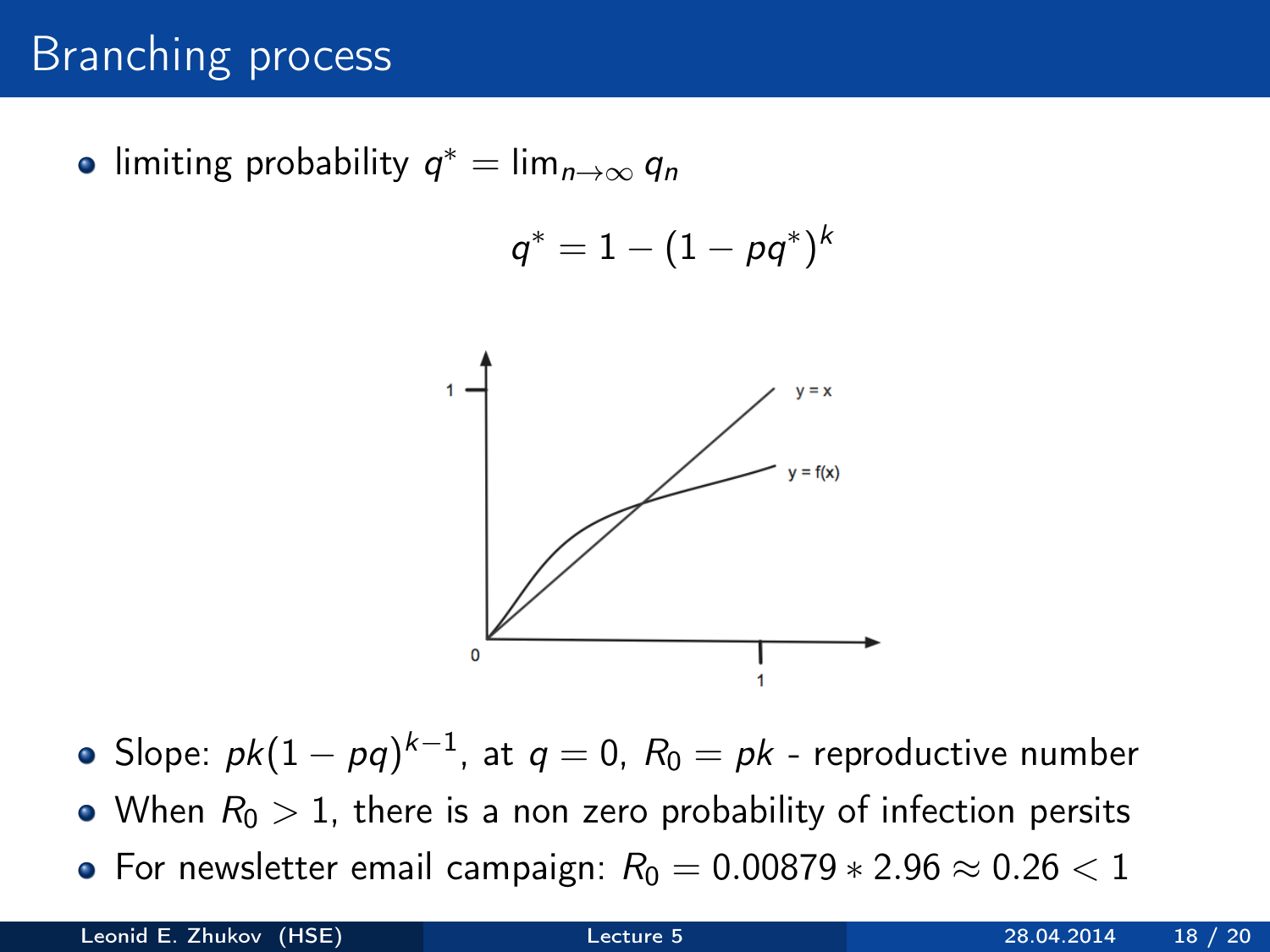- Independent Cascade Model diminishinng returns (epidemic model):
	- spread quickly in higly connected networks
	- long range links benifit spreading
	- high degree nodes (hubs) help spreading
- Linear Threshold model critical mass (game-theoretic model):
	- spread quickly in locally connected networks (inside clusters)
	- outside clusters slows the spreading
	- high degree nodes slow spreading